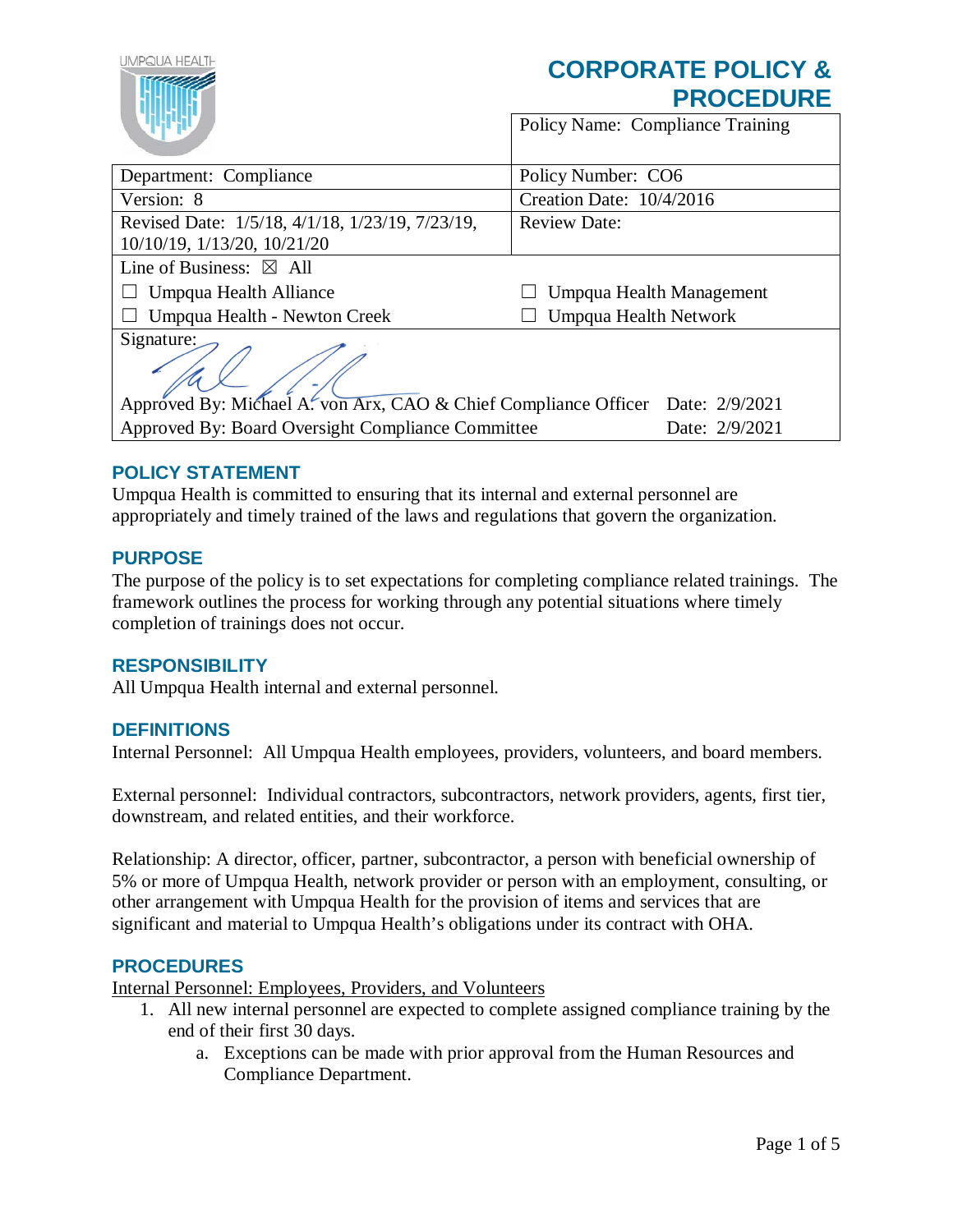## **CORPORATE POLICY & PROCEDURE**

IMPOUA HEALTH

Policy Name: Compliance Training

| Department: Compliance                          | Policy Number: CO6       |
|-------------------------------------------------|--------------------------|
| Version: 8                                      | Creation Date: 10/4/2016 |
| Revised Date: 1/5/18, 4/1/18, 1/23/19, 7/23/19, | Review Date:             |
| $10/10/19$ , $1/13/20$ , $10/21/20$             |                          |

- i. Unless an exception is granted, all online trainings must be completed no later than two weeks of an individual's first day and New Hire Compliance Orientation must be completed at first opportunity from date of hire.
- b. Assigned trainings include the following topics:
	- i. Bloodborne pathogens.
	- ii. Workplace related injuries.
	- iii. Emergency action plan.
	- iv. Patient and workplace safety.
	- v. Fraud, waste, and abuse.
	- vi. Health Insurance Portability and Accountability Act (HIPAA).
	- vii. HIPAA: Remote Worker and Business Travel Security, as applicable (i.e. those with laptops or VPN ability).
	- viii. Compliance training (Compliance Plan and Code of Conduct and Ethics).
	- ix. False Claims Act and Whistleblower Protection.
- 2. Annually, internal personnel are expected to complete refresher trainings.
	- a. These trainings must be completed by the required due date.
		- i. Individuals are typically given at least 30 days to complete a required training.
		- b. Exceptions will be made on a limited basis, as required by law (e.g. medical leave).
		- c. Annual trainings include the following subjects:
			- i. Bloodborne pathogens.
			- ii. Workplace related injuries.
			- iii. Emergency action plan.
			- iv. Patient and workplace safety.
			- v. Fraud, waste, and abuse.
			- vi. False Claims Act and Whistleblower Protection.
			- vii. HIPAA.
			- viii. HIPAA: Remote Worker and Business Travel Security, as applicable (i.e. those with laptops or VPN ability).
			- ix. Compliance training (Compliance Plan and Code of Conduct and Ethics).
- 3. Remote Work Security Training at Non-Regular Training Cycles
	- a. Staff training occurs if remote work becomes tied to job duties.
- 4. Internal personnel who fail to complete a training by the required due date will be removed of his/her regular duties/schedule until the training is completed.
	- a. Additionally, failure to complete trainings on time may result in disciplinary actions. Potential actions include: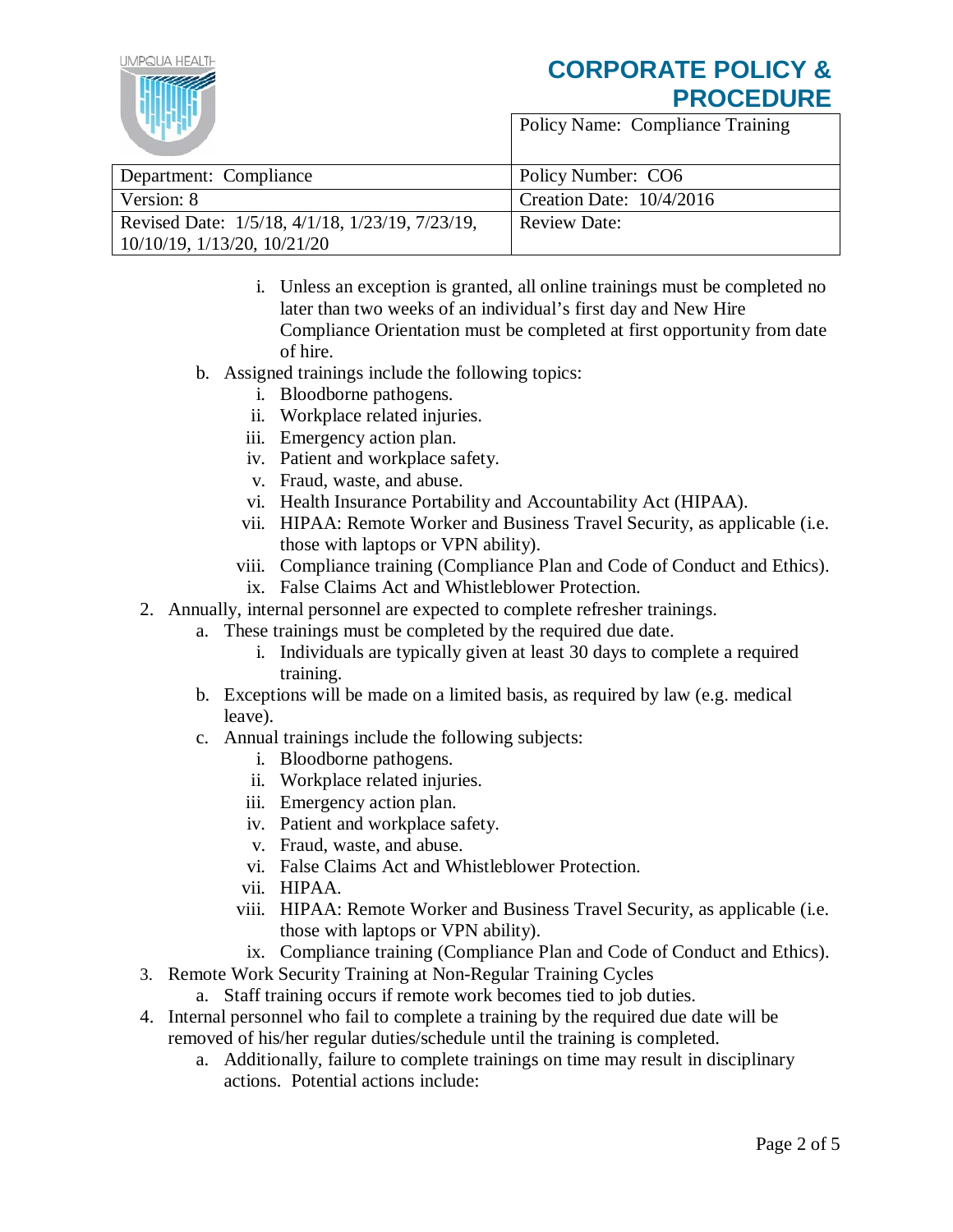

# **CORPORATE POLICY & PROCEDURE**

Policy Name: Compliance Training

| Department: Compliance                          | Policy Number: CO6       |
|-------------------------------------------------|--------------------------|
| Version: 8                                      | Creation Date: 10/4/2016 |
| Revised Date: 1/5/18, 4/1/18, 1/23/19, 7/23/19, | Review Date:             |
| 10/10/19, 1/13/20, 10/21/20                     |                          |

- i. Verbal warning.
- ii. Written warning.
- iii. Suspension.
- iv. Termination.

#### Internal Personnel: Provider Network Personnel

- 1. Annually Provider Network personnel responsible for credentialing and subcontracting with third parties shall be trained and educated on material pertaining to as required (CCO Contract Exhibit B, Part 9, Section 11(b)(8)):
	- a. Provider screening and enrollment requirements (42 CFR § 438.608(b)); and
	- b. The prohibition of employing, subcontracting, or otherwise maintaining a relationship with sanctioned individuals or entities (42 CFR § 438.214(d)).

#### Internal Personnel: Board Members

- 1. Onboarding Training.
	- a. Explanatory Welcome Letter and Compliance New Board Member Education packet containing:
		- i. Items to review:
			- 1. Umpqua Health Compliance Plan.
			- 2. Umpqua Health Code of Conduct.
			- 3. Practical Guidance for Health Care Boards on Compliance Oversight.
			- 4. Health and Human Service's Office of Inspector General (HHS-OIG) video, "Guidance for Health Care Boards."
			- 5. Fiduciary Responsibility PowerPoint.
			- 6. Fraud, Waste, and Abuse PowerPoint.
		- ii. Items to return:
			- 1. New Board Member Compliance Training Attestation
			- 2. Board Member Information- Exclusion Database
			- 3. CO-2 Conflict of Interest Disclosure Form
- 2. Annual Training.
	- a. Fiduciary Responsibility.
	- b. Fraud, Waste, and Abuse.
	- c. Conflict of Interest form completion.
- 3. Continual Training.
	- a. Because board members are engaged in the review and voting upon material changes to the Umpqua Health Compliance Plan and the Umpqua Health Code of Conduct whenever those changes may occur, annual trainings are not required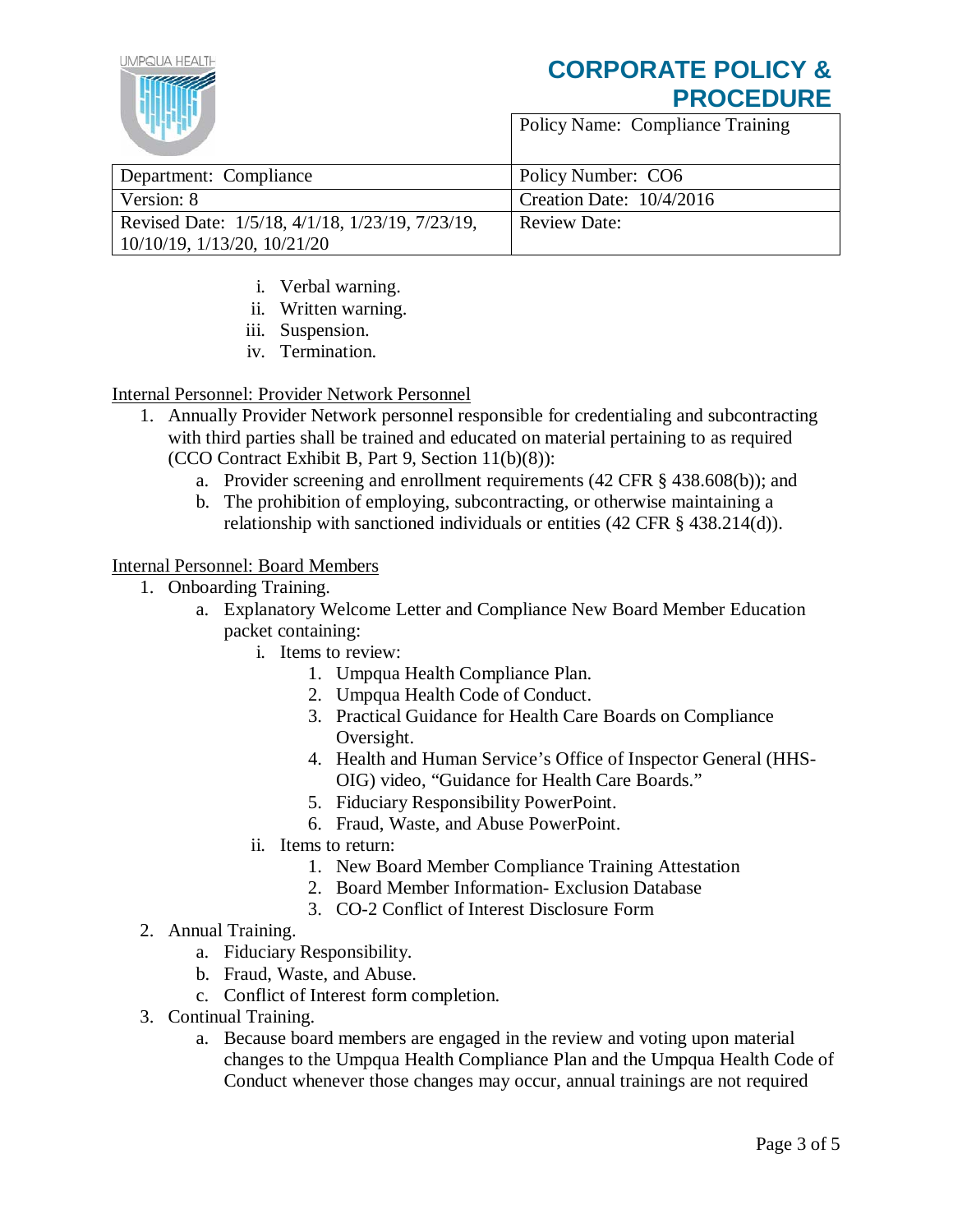

# **CORPORATE POLICY & PROCEDURE**

Policy Name: Compliance Training

| Department: Compliance                          | Policy Number: CO6         |
|-------------------------------------------------|----------------------------|
| Version: 8                                      | Creation Date: $10/4/2016$ |
| Revised Date: 1/5/18, 4/1/18, 1/23/19, 7/23/19, | Review Date:               |
| $10/10/19$ , $1/13/20$ , $10/21/20$             |                            |

(See policies CO4 – Code of Conduct and Ethics and CO11 – Review of Compliance Plan for review requirements).

#### External Personnel

- 1. As a condition to contracting, external personnel are required to complete certain trainings in order for Umpqua Health to meet contractual and regulatory requirements.
- 2. External personnel are required to complete the following trainings on an annual basis:
	- a. Fraud, waste, and abuse.
	- b. False Claims Act and Whistleblower Protection.
	- c. HIPAA.
	- d. Compliance training (Code of Conduct and Ethics).
- 3. External personnel may elect to utilize their own trainings or request trainings from Umpqua Health.
	- a. If utilizing its own training, external personnel must ensure that it aligns with the materials presented in:
		- i. CMS Medicare Learning Network [\(http://www.cms.gov/MLNProducts\)](http://www.cms.gov/MLNProducts).
		- ii. Umpqua Health Alliance's Coordinated Care Organization contract with the Oregon Health Authority (Exhibit B, Part 9, Section 11).
- 4. External personnel may be required to provide evidence of completed trainings on an annual basis.
	- a. Individuals and/or organizations that cannot provide evidence will be required to submit a corrective action plan to address the deficiency.
	- b. Failure to address the lack of training may result in termination of the external personnel's contract.
- 5. Umpqua Health's Chief Compliance Officer may grant an exception to this requirement for certain situations (e.g. Contractor is providing services on a limited basis, or services provided by the contractor do not necessarily support an administrative or health care service that Umpqua Health is required to provide).

#### Monitoring

- 1. The Compliance Department will be monitoring completion of new hire onboarding Compliance trainings on a monthly basis to ensure timelines are being met.
	- a. Failure to complete trainings within required timelines will prompt notification to the employee's direct supervisor, Human Resources, and may result in disciplinary consequences as described above in item 3 under Internal Personnel.
	- b. The Chief Compliance Officer will be notified as necessary (i.e. continued failure to complete, trends in new hires not completing trainings, etc.).